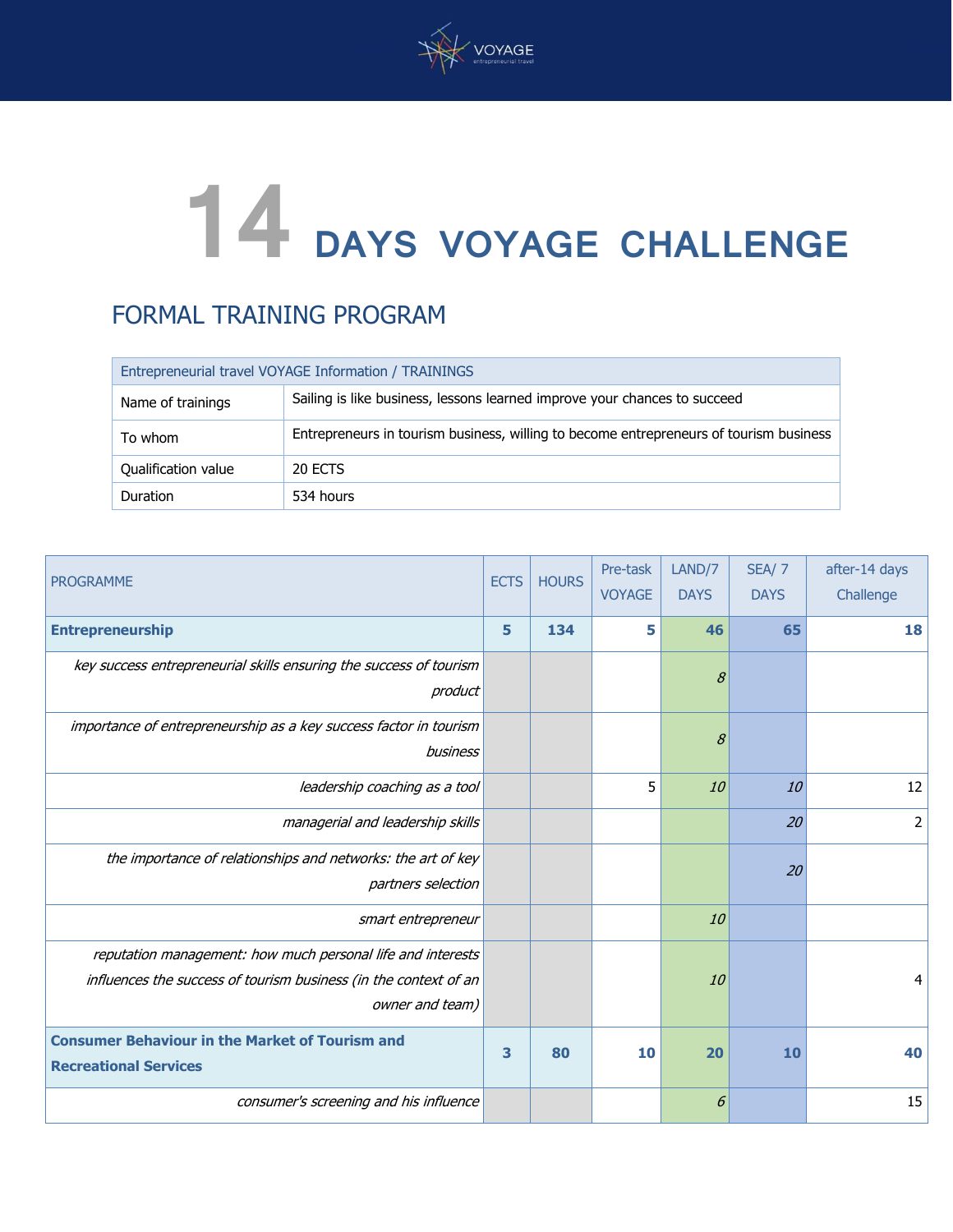

| what consumers want if usually they do not know it themselves         |   |     | 10        | 4                |          | 5              |
|-----------------------------------------------------------------------|---|-----|-----------|------------------|----------|----------------|
| the change of consumers' habit: do we need it or not?                 |   |     |           | $\overline{2}$   |          |                |
| consumers' coaching and implementation of it                          |   |     |           | 8                | 10       | 20             |
| <b>Development of Tourism Products and Offers</b>                     | 3 | 80  | 10        | 50               | 10       | 10             |
| the important of problem identification, how to define the problem    |   |     |           | 8                |          |                |
| and indicate the real need to solve it                                |   |     |           |                  |          |                |
| tourism product evaluation criteria, how to define if the product has |   |     |           | 6                |          |                |
| a potential ? Idea Audit                                              |   |     |           |                  |          |                |
| the importance of "to be different" and how to find own identity?     |   |     |           | 8                |          | 2              |
| decision making                                                       |   |     |           | $\mathfrak{s}$   |          | 4              |
| coaching sessions                                                     |   |     | <i>10</i> | $\mathfrak{s}$   |          | $\overline{2}$ |
| key success factors for tourism products                              |   |     |           | 8                |          |                |
| test in real environment/ prototyping                                 |   |     |           | 10               | 10       | $\overline{2}$ |
| <b>Marketing in Tourism</b>                                           | 3 | 80  | 12        | 16               | $\bf{0}$ | 52             |
| how much marketing activities are important for tourism market:       |   |     |           | $\overline{z}$   |          | 4              |
| how to win adverts war?                                               |   |     |           |                  |          |                |
| needs of nowadays tourist "what consumers want to hear"               |   |     |           | $\overline{4}$   |          | 6              |
| importance of keywords and message                                    |   |     |           | $\overline{2}$   |          | 8              |
| how to communicate with consumers "how to choose most                 |   |     |           | $\overline{z}$   |          | 10             |
| appropriate communication channels"?                                  |   |     |           |                  |          |                |
| content marketing: how to find the right person and right wording?    |   |     |           | $\overline{z}$   |          | 8              |
| creative solutions                                                    |   |     | 12        | $\overline{z}$   |          | 8              |
| modern communication - persona marketing                              |   |     |           | $\overline{z}$   |          | 8              |
| <b>Practice</b>                                                       | 6 | 160 | 12        | 44               | 75       | 29             |
| experiential tasks in real environment                                |   |     |           |                  | 75       |                |
| measurement of performance indicators                                 |   |     |           |                  |          | 7              |
| test in virtual environment tools "shellify.com", "pitchcanvas.com"   |   |     |           | $\overline{4}$   |          |                |
| indentify risks and avoid                                             |   |     |           | $\boldsymbol{4}$ |          |                |
| different entrepreneurial tools; the importance of time and how to    |   |     |           |                  |          | 4              |
| choose right                                                          |   |     |           |                  |          |                |
| producing advertising material                                        |   |     |           | $\mathcal S$     |          | 2              |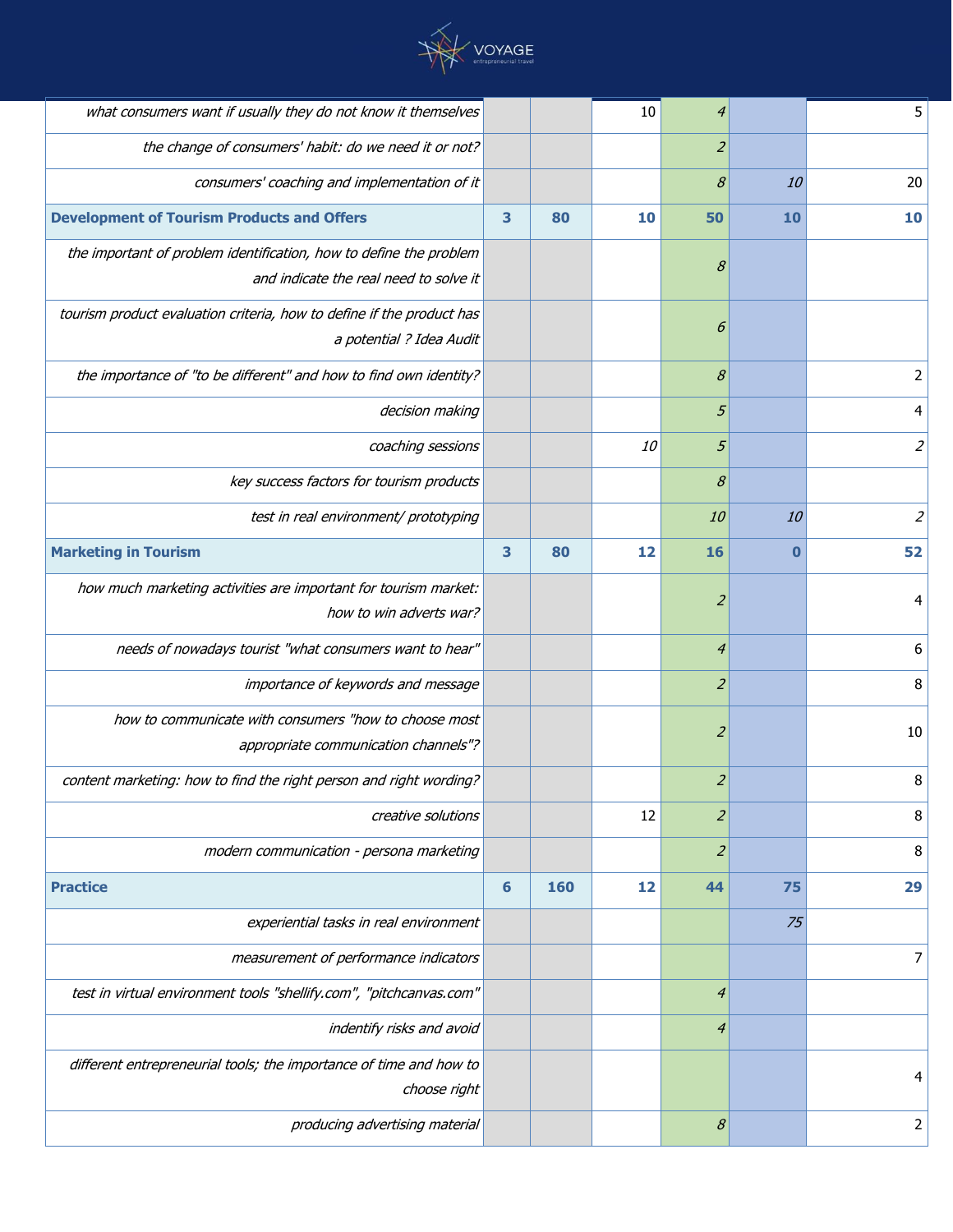

| real negotiations                          |    |     |    |     |     | 8   |
|--------------------------------------------|----|-----|----|-----|-----|-----|
| <i>interviewing tourists</i>               |    |     |    |     |     |     |
| personal coaching sessions and reflections |    |     | 12 |     |     | 8   |
| interviewing tourism business owners       |    |     |    | 10  |     |     |
| pitching to investors                      |    |     |    |     |     |     |
|                                            | 20 | 534 | 49 | 176 | 160 | 149 |

| <b>LEARNING OUTCOMES</b> |                                                               |  |  |  |
|--------------------------|---------------------------------------------------------------|--|--|--|
| KNOWLEDGE                | K_W01, K_W05, K_W09, K_W10, K_W11, K_W13, K_W14, K_W15, K_W17 |  |  |  |
| <b>SKILLS</b>            | K_U04, K_05, K_U07, K_U08, K_U09, K_U10, K_U11, K_U12         |  |  |  |
| SOCIAL COMPETENCES       | K_K01, K_K02, K_K04, K_K05, K_K06, K_K08                      |  |  |  |

| Entrepreneurship - Learning outcomes |                                                                                                                                                                                                                                                              | Reference to field<br>specific learning<br>outcomes approved<br>by the Senate |  |
|--------------------------------------|--------------------------------------------------------------------------------------------------------------------------------------------------------------------------------------------------------------------------------------------------------------|-------------------------------------------------------------------------------|--|
|                                      | <b>KNOWLEDGE</b>                                                                                                                                                                                                                                             |                                                                               |  |
| W1                                   | Has basic knowledge on the principles of creation and forms of individual<br>entrepreneurship; knows what the determinants for setting up own firm under<br>the national law are; has indispensable knowledge of an effective running own<br><b>business</b> | K W15                                                                         |  |
| <b>SKILLS</b>                        |                                                                                                                                                                                                                                                              |                                                                               |  |
| U1                                   | Can recognise the determinants and various risks connected with a launch of<br>business, has the skill to organise them; can carry out a SWOT analysis<br>connected with establishment of a new firm                                                         | K U10                                                                         |  |
| U <sub>2</sub>                       | Can design a simple activity indispensable for fulfilment of organisation's<br>objectives; has the skill to professionally manage the projects connected with<br>organisation's functioning; can professionally manage human resources                       | K U011                                                                        |  |
| <b>SOCIAL COMPETENCES</b>            |                                                                                                                                                                                                                                                              |                                                                               |  |
| K1                                   | Has the skill to present own and other people's views on the phenomena from<br>the sphere of organisation theory; has the skill to communicate with the<br>environment (also in the multicultural environment)                                               | K K08                                                                         |  |

|                | Consumer Behaviour in the Market of Tourism and Recreational Services - Learning<br>outcomes                                                                                                                               | Reference to field<br>specific learning<br>outcomes approved<br>by the Senate |
|----------------|----------------------------------------------------------------------------------------------------------------------------------------------------------------------------------------------------------------------------|-------------------------------------------------------------------------------|
|                | <b>KNOWLEDGE</b>                                                                                                                                                                                                           |                                                                               |
| W1             | Has basic knowledge about man as object and subject in social relations,<br>necessary for the development of tourism and recreation                                                                                        | K W05                                                                         |
| W <sub>2</sub> | Knows and understands the socio-cultural conditions of the development of<br>tourism and recreation as activities of individual and social modern man. Knows<br>how to adjust the product depending on the type of client. | K W10                                                                         |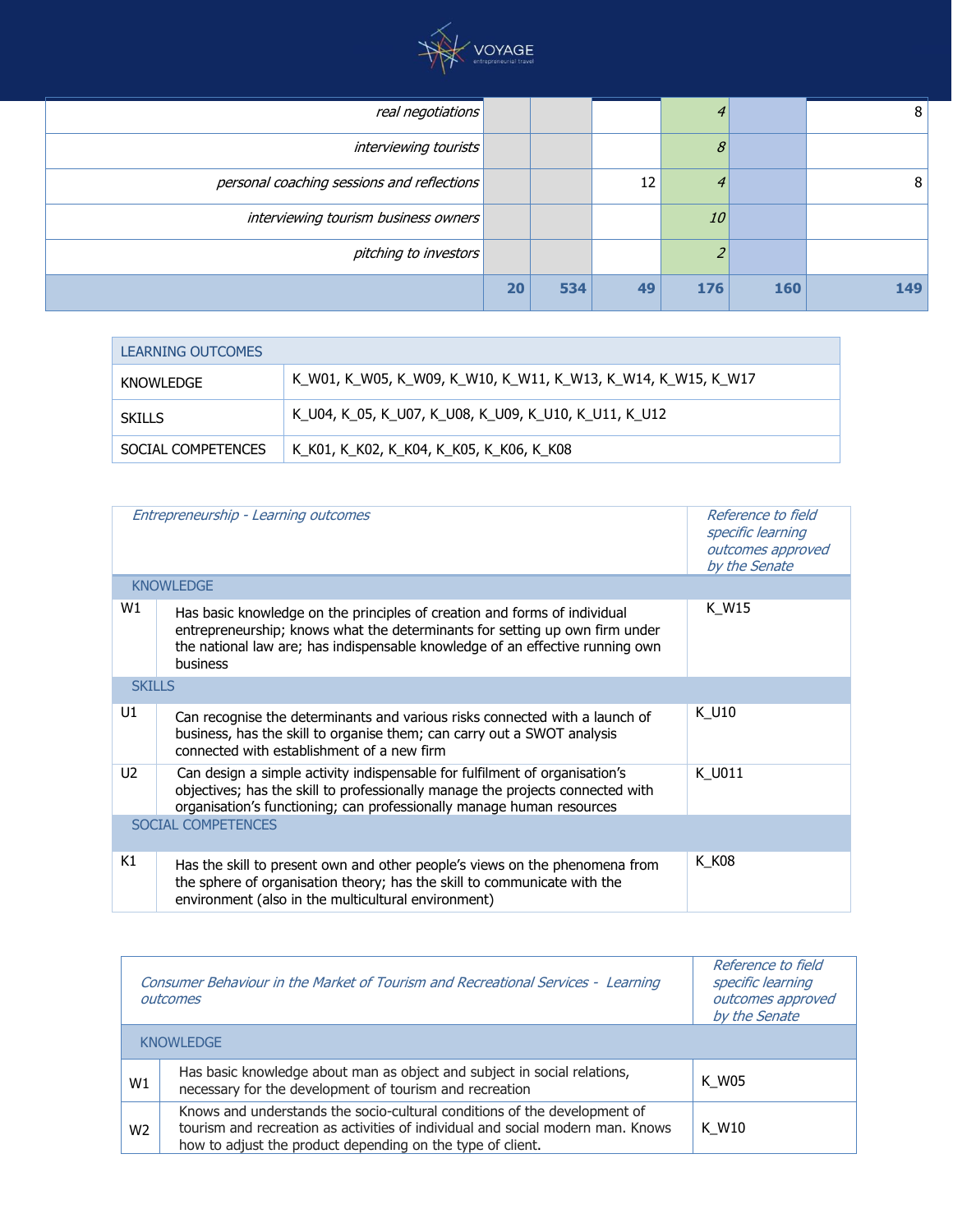

| W3             | Has in-depth knowledge of the subject object used to perform professional tasks;<br>has in-depth knowledge of their other interests related to the chosen field of<br>study.                           | K W17 |
|----------------|--------------------------------------------------------------------------------------------------------------------------------------------------------------------------------------------------------|-------|
|                | <b>SKILLS</b>                                                                                                                                                                                          |       |
| U1             | Can use the knowledge about the social processes in their analysis, interpretation<br>and forecasting; Has the ability to use basic terms that describe the behaviour of<br>consumers in the market.   | K U04 |
| U <sub>2</sub> | Can use the knowledge to understand the special place and role of man creating<br>the socio-economic, with particular emphasis on organizational structures in the<br>field of tourism and recreation. | K U05 |
|                | <b>SOCIAL COMPETENCES</b>                                                                                                                                                                              |       |
| K1             | Can recognize the problems the profession associated with tourism and<br>recreation.                                                                                                                   | K K04 |
| K <sub>2</sub> | Recognizes the value of entrepreneurial thinking and action; is willing to take the<br>risk related to voice their opinion.                                                                            | K K06 |

|                | Development of Tourism Products and Offers - Learning outcomes                                                                                                 | Reference to field<br>specific learning<br>outcomes approved<br>by the Senate |
|----------------|----------------------------------------------------------------------------------------------------------------------------------------------------------------|-------------------------------------------------------------------------------|
|                | <b>KNOWLEDGE</b>                                                                                                                                               |                                                                               |
| W1             | Knows and understands the economic conditions of transformation of tourism<br>especially in relation to the process of creating tourist attractions.           | K W09                                                                         |
| W <sub>2</sub> | Knows and understands the socio-cultural conditions of transformation of<br>tourism in relation to the process of creating tourist attractions.                | K W10                                                                         |
| W <sub>3</sub> | Has an extended knowledge of the tourist attractions.                                                                                                          | K W11                                                                         |
| <b>SKTLIS</b>  |                                                                                                                                                                |                                                                               |
| U1             | Can assess the suitability of geographical space in the context of its use for the<br>creation of new tourist attractions.                                     | <b>K U08</b>                                                                  |
| U <sub>2</sub> | Has the ability to present their views on the changes attractions.                                                                                             | K_U11                                                                         |
| U <sub>3</sub> | Can prepare a written work on new tourist attractions.                                                                                                         | K U12                                                                         |
|                | SOCIAL COMPETENCES                                                                                                                                             |                                                                               |
| K1             | Understands that the knowledge and skills acquired during the study period<br>rapidly become obsolete and therefore recognizes the need for lifelong learning. | K K01                                                                         |
| K <sub>2</sub> | Recognizes the value of entrepreneurial thinking and action.                                                                                                   | K_K06                                                                         |
| K <sub>3</sub> | Is able to assist in the assembly taking in the different roles.                                                                                               | K_K02                                                                         |

| Marketing in Tourism - Learning outcomes | Reference to field |
|------------------------------------------|--------------------|
|                                          | specific learning  |

 $\sqrt{ }$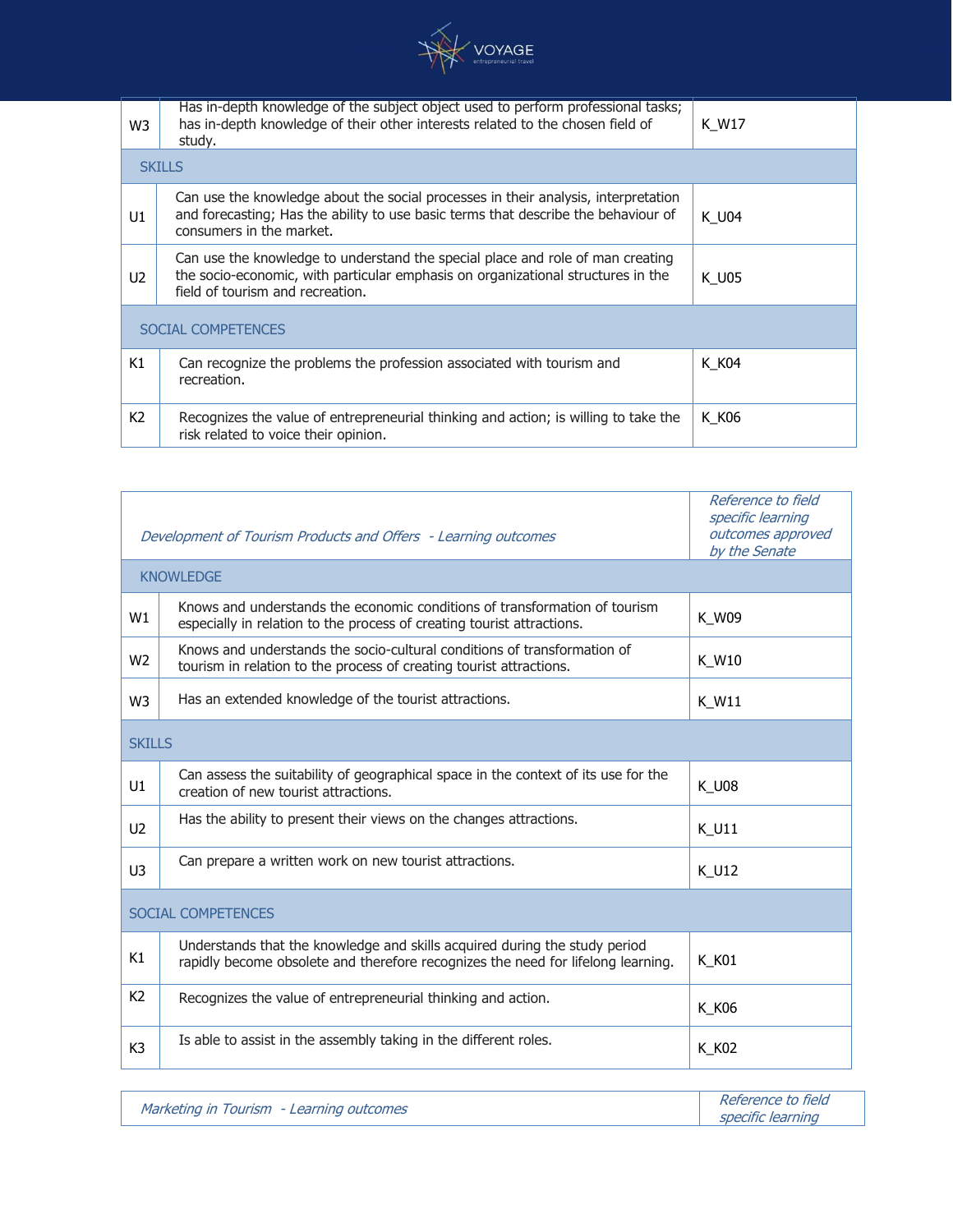

|                |                                                                                                                                                                                                                                                                                          | <i>outcomes approved</i><br>by the Senate |
|----------------|------------------------------------------------------------------------------------------------------------------------------------------------------------------------------------------------------------------------------------------------------------------------------------------|-------------------------------------------|
|                | <b>KNOWLEDGE</b>                                                                                                                                                                                                                                                                         |                                           |
| W1             | Has detailed knowledge of the nature of selected social sciences, physical culture<br>sciences and natural sciences as well as of other selected fields of science, with<br>particular focus on their importance to research in tourism, recreation, hotel<br>business and food services | K2_W01                                    |
| W <sub>2</sub> | Knows the general rules for the creation and development of individual<br>entrepreneurship, has detailed knowledge of the development of individual<br>entrepreneurship in tourism, recreation, the hotel business and food services                                                     | K2_W07                                    |
| W <sub>3</sub> | Knows and understands the social, cultural, economic, environmental and spatial<br>conditions for activities related to tourism, recreation, the hotel business and food<br>services                                                                                                     | K2_W11                                    |
| W4             | Understands and diagnoses the lifestyles and selected patterns of tourism and<br>recreation behaviour of individuals, understands the cultural conditions of needs<br>and problems of individuals and social groups in the context of the above-<br>mentioned activities                 | K2_W09                                    |
|                | <b>SKILLS</b>                                                                                                                                                                                                                                                                            |                                           |
| U1             | Has the skill to use the acquired knowledge of tourism, recreation, the hotel<br>business and food serving services in various scopes and forms, as well as to<br>critically analyse the effectiveness and usefulness of the knowledge applied                                           | K2_U04                                    |
| U <sub>2</sub> | Is able to identify environmental, social, cultural, religious, ethnic and economic<br>conditions relating to work in tourism, recreation, the hotel business and food<br>services                                                                                                       | K2_U07                                    |
|                | SOCIAL COMPETENCES                                                                                                                                                                                                                                                                       |                                           |
| K1             | Understands the need for lifelong learning in various professional activities; is able<br>to independently and critically develop knowledge and skills, also in the<br>interdisciplinary aspect                                                                                          | K2 K01                                    |
| K <sub>2</sub> | Is able to cooperate and work in a group, adopting different roles, including those<br>of the leader and organiser; particularly with regard to work in tourism,<br>recreation, the hotel business and food services                                                                     | K2_K02                                    |
| K <sub>3</sub> | Is able to predict the effects of his or her professional activities in various aspects                                                                                                                                                                                                  | K2_K05                                    |
| K4             | Shows entrepreneurial thinking                                                                                                                                                                                                                                                           | K2_K06                                    |
| K <sub>5</sub> | Is able to present opinions on various aspects of work in tourism, recreation, the<br>hotel business and food serving services                                                                                                                                                           | K2_K08                                    |

| Tourism in practice -Learning outcomes |                                                                                                                                                         | Reference to field<br>specific learning<br>outcomes approved<br>by the Senate |
|----------------------------------------|---------------------------------------------------------------------------------------------------------------------------------------------------------|-------------------------------------------------------------------------------|
|                                        | <b>KNOWLEDGE</b>                                                                                                                                        |                                                                               |
| W1                                     | Knows and understands the social, cultural and historical conditions of the<br>development of tourism as individual and social activities of modern man | K W10                                                                         |
| W <sub>2</sub>                         | Knows and understands the psychosomatic conditions of the development of<br>tourism as individual and social activities of modern man                   | K W13                                                                         |
| <b>SKTLLS</b>                          |                                                                                                                                                         |                                                                               |
| U1                                     | Is able to organise a tourism event; is able to work with various groups under<br>diverse environmental conditions                                      | K U09                                                                         |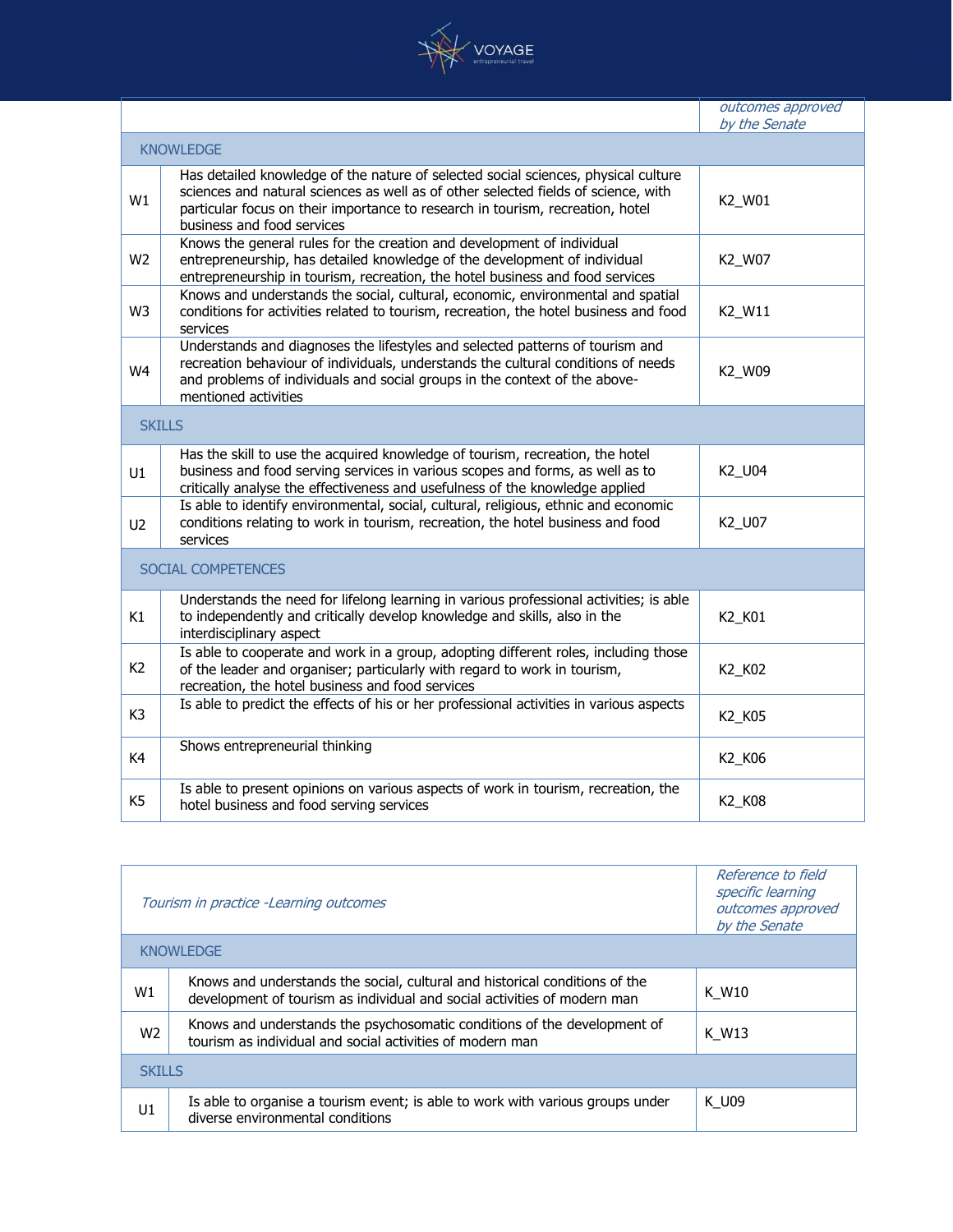

| U <sub>2</sub>     | Has the skill to present personal views on selected issues in tourism in a foreign<br>language                                                                                                                              | K U11 |  |  |
|--------------------|-----------------------------------------------------------------------------------------------------------------------------------------------------------------------------------------------------------------------------|-------|--|--|
| U3                 | Is able to prepare a written thesis in a foreign language, on selected issues in<br>tourism using basic theoretical frameworks as well as a variety of sources                                                              | K U12 |  |  |
| SOCIAL COMPETENCES |                                                                                                                                                                                                                             |       |  |  |
| K1                 | Has the skill to prioritise tasks in terms of achieving the goal                                                                                                                                                            | K K03 |  |  |
| K <sub>2</sub>     | Is able to recognise problems relating to the performance of tourism jobs or<br>own interests and to attempt to solve them                                                                                                  | K K04 |  |  |
| K <sub>3</sub>     | Appreciates the need to become involved in the implementation of university<br>projects or undertakings responding to the needs of external entities<br>(businesses, non-governmental organisations, public administration) | K K05 |  |  |
| K4                 | Values entrepreneurial thinking and acting; is inclined to take the risk involved<br>in action and to assume the responsibility for the project undertaken                                                                  | K K06 |  |  |

| Sailing - Learning outcomes |                                                                                                                                                                                                                                                                                                                                                             | Reference to field<br>specific learning<br>outcomes approved<br>by the Senate |  |  |
|-----------------------------|-------------------------------------------------------------------------------------------------------------------------------------------------------------------------------------------------------------------------------------------------------------------------------------------------------------------------------------------------------------|-------------------------------------------------------------------------------|--|--|
| <b>KNOWLEDGE</b>            |                                                                                                                                                                                                                                                                                                                                                             |                                                                               |  |  |
| W1                          | Has knowledge about sailing cross-international waters, sea terms and parts of<br>a boat, her rigging and sails, sail handling, rope-work, fire precautions and<br>fighting, personal safety equipment, man overboard, emergency equipment,<br>meteorology, seasickness, helmsman-ship, general duties, manners and<br>customs, rules of the road, dinghies | K W14                                                                         |  |  |
| W <sub>2</sub>              | Knows the sailing as form of recreation                                                                                                                                                                                                                                                                                                                     | K W14                                                                         |  |  |
| <b>SKILLS</b>               |                                                                                                                                                                                                                                                                                                                                                             |                                                                               |  |  |
| U1                          | Is able to steer, handle sails, keep a lookout, row a dinghy, assist in all the day<br>to day routines and to carry out selected sailing forms of recreation                                                                                                                                                                                                | K U10                                                                         |  |  |
| SOCIAL COMPETENCES          |                                                                                                                                                                                                                                                                                                                                                             |                                                                               |  |  |
| Κ1                          | Is able to interact in a team (group), assuming different roles                                                                                                                                                                                                                                                                                             | K K02                                                                         |  |  |

## METHODS FOR ASSIGNEMENTS Active participation in assignments during the training 14 DAYS VOYAGE CHALLENGE Individual tasks **PRE-VOYAGE, 14 DAYS VOYAGE CHALLENGE, AFTER VOYAGE** Group tasks **14 DAYS VOYAGE CHALLENGE, AFTER VOYAGE** Final report on training and self-progress <br>AFTER VOYAGE Final work **AFTER VOYAGE**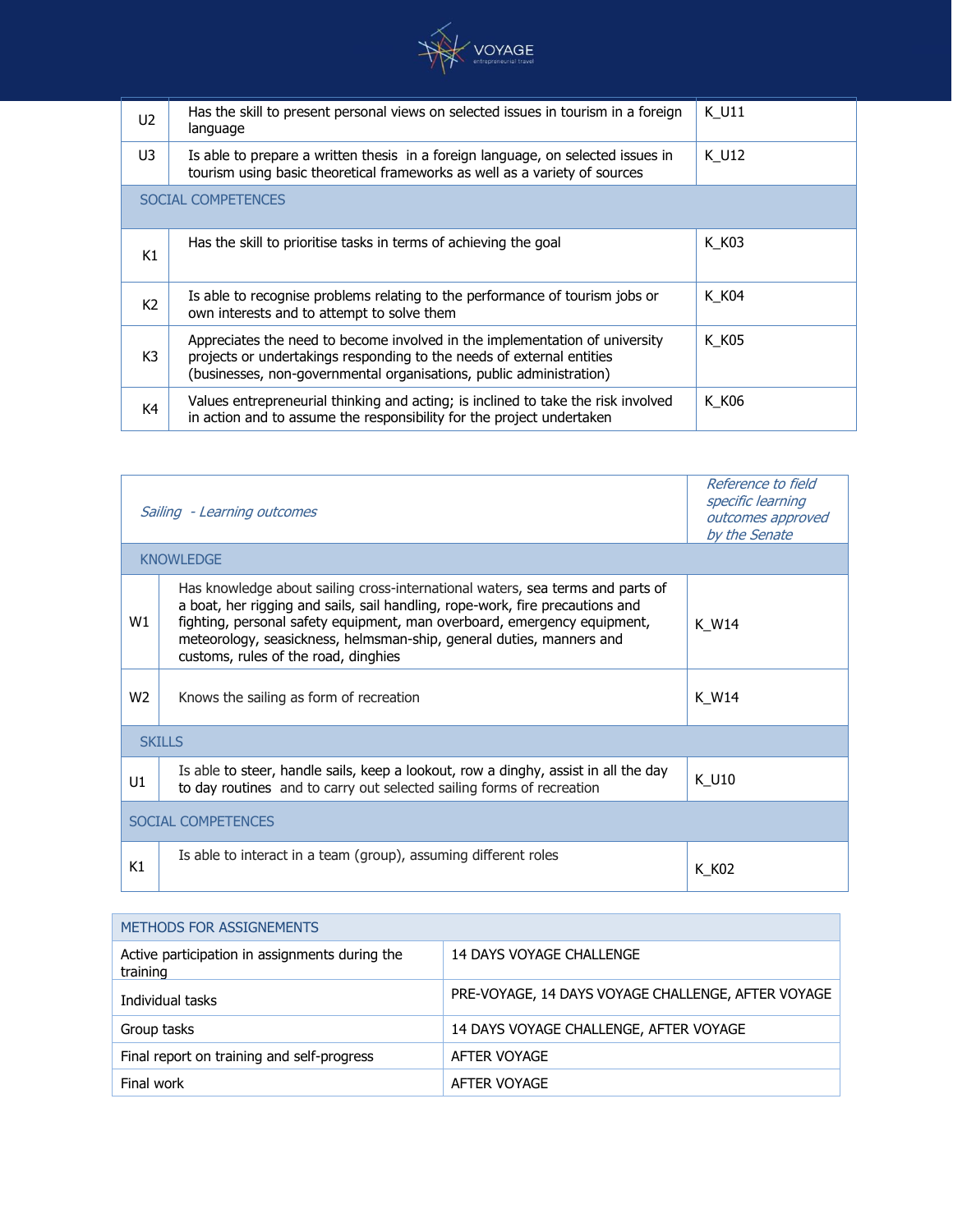

| <b>Pass/Fail system</b> | <b>Marking system</b> | <b>Definition</b>                                                                       |
|-------------------------|-----------------------|-----------------------------------------------------------------------------------------|
| Pass                    | 10 (excellent)        | Excellent performance,<br>outstanding knowledge and skills                              |
|                         | 9 (very good)         | Strong performance, good<br>knowledge and skills                                        |
|                         | $8$ (good)            | Above the average performance,<br>good knowledge and skills                             |
|                         | 7 (average)           | The average performance,<br>knowledge and skills with<br>unessential shortcomings       |
|                         | 6 (satisfactory)      | Below the average performance,<br>knowledge and skills with<br>substantial shortcomings |
|                         | 5 (sufficient)        | Knowledge and skills meet<br>minimum criteria                                           |
| Fail                    | 4-1 (insufficient)    | Knowledge and skills do not meet<br>minimum criteria                                    |

Evaluation of graduate (characteristics of approx. 100 words):

## ASSIGNEMENTS

| <b>Training</b><br>period | <b>Assignment/ task</b>                                             |
|---------------------------|---------------------------------------------------------------------|
| Pre-                      | Video-selfie                                                        |
| Pre-                      | Questionnaire (assignment depends on a call)                        |
| Sea                       | Knots tying                                                         |
| Sea                       | Negotiation                                                         |
| Sea                       | Rescue training                                                     |
| Sea                       | <b>Simulations</b>                                                  |
| Sea                       | Creativity task                                                     |
| Sea                       | Navigation                                                          |
| Sea/ Land                 | Fill out logbook (a diary with particular questions to be answered) |